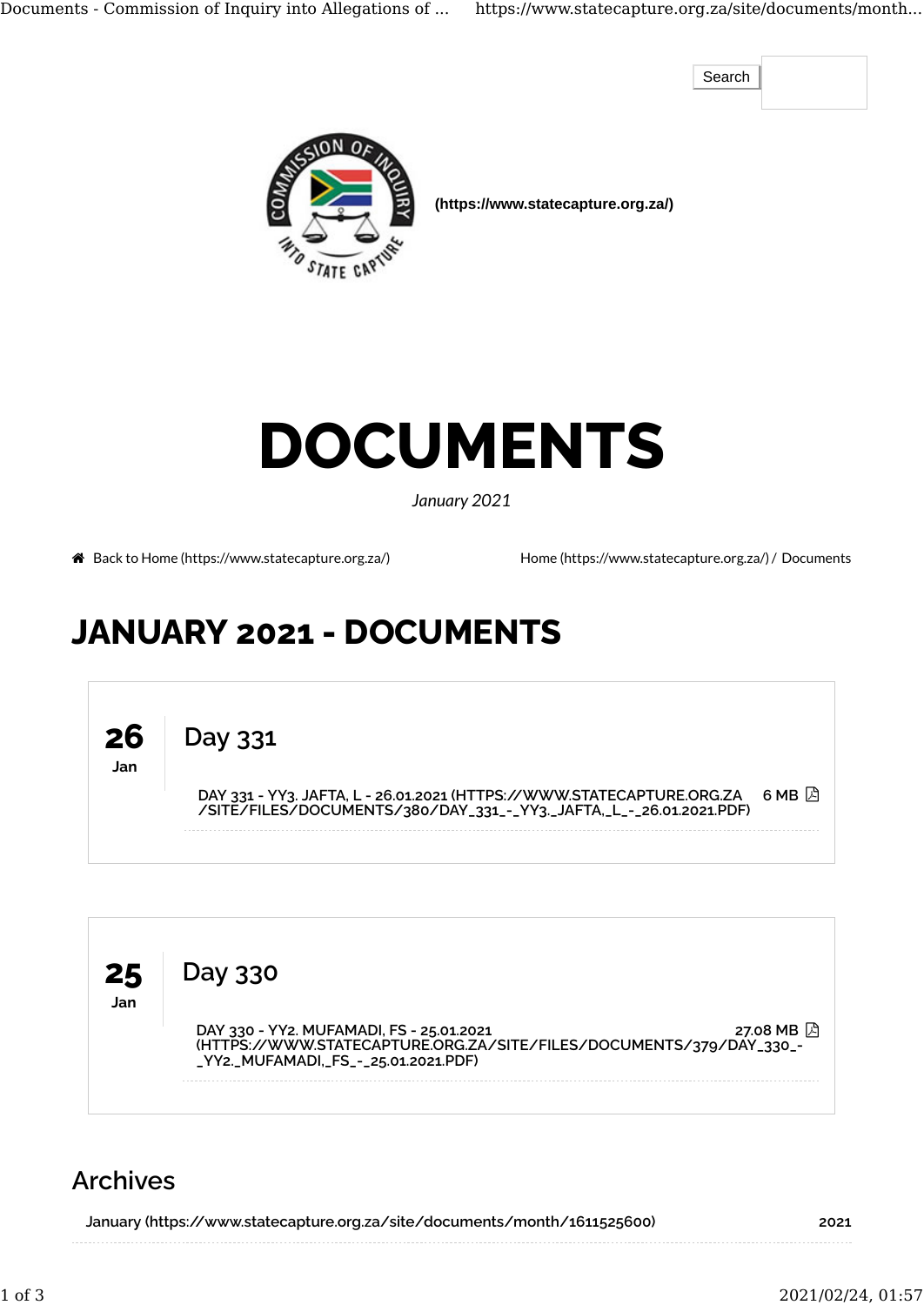| December (https://www.statecapture.org.za/site/documents/month/1607637600)  | 2020 |
|-----------------------------------------------------------------------------|------|
| November (https://www.statecapture.org.za/site/documents/month/1604354400)  | 2020 |
| October (https://www.statecapture.org.za/site/documents/month/1603231200)   | 2020 |
| September (https://www.statecapture.org.za/site/documents/month/1599084000) | 2020 |
| August (https://www.statecapture.org.za/site/documents/month/1596405600)    | 2020 |
| July (https://www.statecapture.org.za/site/documents/month/1596060000)      | 2020 |
| March (https://www.statecapture.org.za/site/documents/month/1583877600)     | 2020 |
| February (https://www.statecapture.org.za/site/documents/month/1580832000)  | 2020 |
| January (https://www.statecapture.org.za/site/documents/month/1579104000)   | 2020 |
| December (https://www.statecapture.org.za/site/documents/month/1575475200)  | 2019 |
| November (https://www.statecapture.org.za/site/documents/month/1574092800)  | 2019 |
| October (https://www.statecapture.org.za/site/documents/month/1570204800)   | 2019 |
| September (https://www.statecapture.org.za/site/documents/month/1568736000) | 2019 |
| August (https://www.statecapture.org.za/site/documents/month/1565625600)    | 2019 |
| July (https://www.statecapture.org.za/site/documents/month/1561996800)      | 2019 |
| June (https://www.statecapture.org.za/site/documents/month/1559664000)      | 2019 |
| May (https://www.statecapture.org.za/site/documents/month/1557244800)       | 2019 |
| April (https://www.statecapture.org.za/site/documents/month/1554220800)     | 2019 |
| March (https://www.statecapture.org.za/site/documents/month/1551463200)     | 2019 |
| February (https://www.statecapture.org.za/site/documents/month/1549044000)  | 2019 |
| January (https://www.statecapture.org.za/site/documents/month/1548784800)   | 2019 |
| November (https://www.statecapture.org.za/site/documents/month/1542218400)  | 2018 |
| October (https://www.statecapture.org.za/site/documents/month/1538611199)   | 2018 |
| September (https://www.statecapture.org.za/site/documents/month/1536011999) | 2018 |
| August (https://www.statecapture.org.za/site/documents/month/1534802399)    | 2018 |
|                                                                             |      |

Social Media:

(https://twitter.com/StateCaptureCom) (https://web.facebook.com/SAStateCaptureCom)